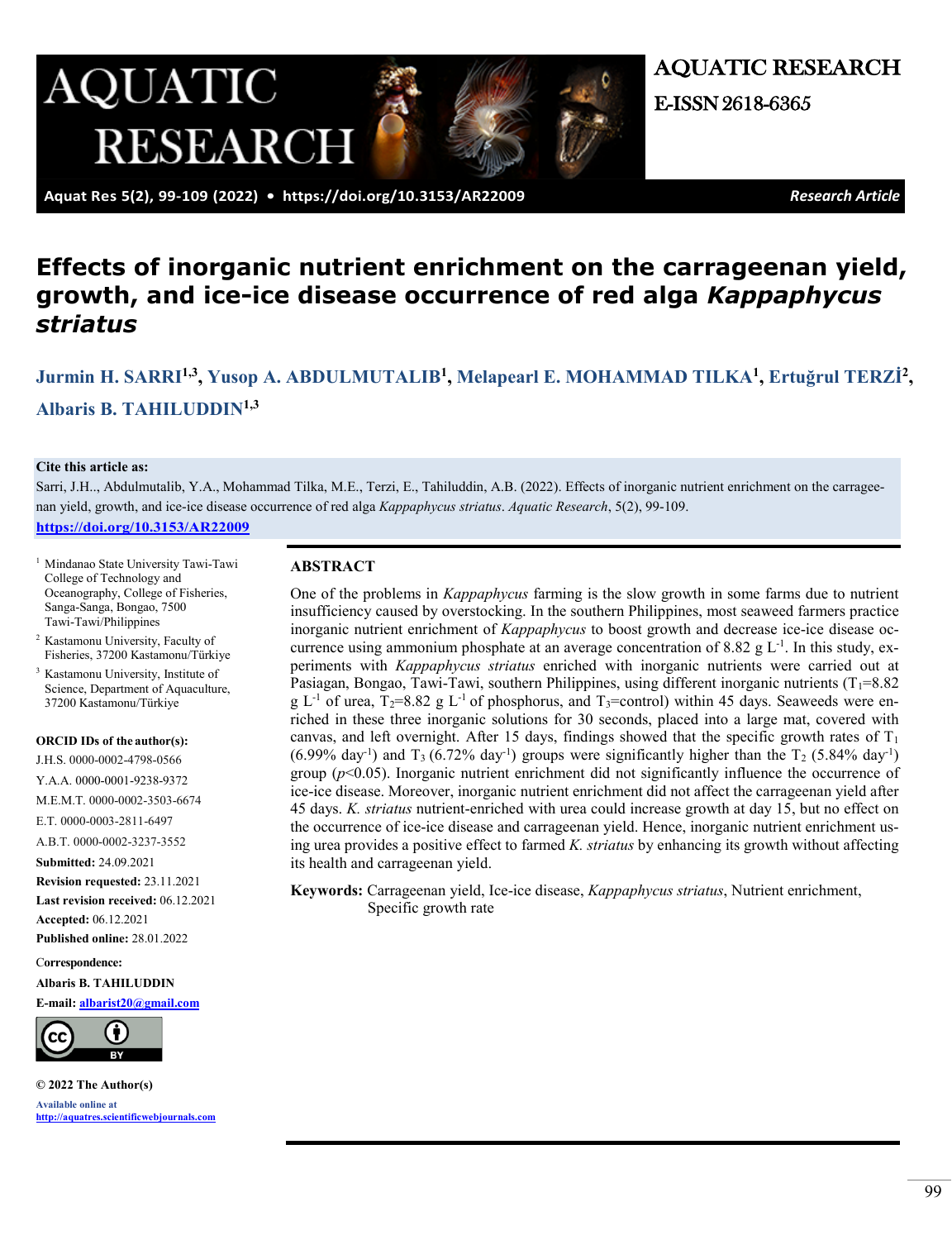# **Introduction**

*Kappaphycus striatus* is one of the many fishery resources that abound in Tawi-Tawi waters, southern Philippines, mostly of high commercial value in the national and international markets (Arupin, 1997). *Kappaphycus,* a red seaweed locally known as Guso (Cebuano) or Agar-agar (Tausug), is an important export product in Asia. It is one of the country's top three exports of marine-based products. France, China, and the USA are the main markets for seaweed products in the Philippines (BFAR, 2016). Red seaweeds are harvested globally (either from the farm-raised or wild) and have numerous applications as food for human consumption and as a source of two hydrocolloids: carrageenan and agar, which are widely utilized as an emulsifier, binder, gelling and thickening agents as well as food and non-food products (McHugh, 2003).

In the late 1960s, the line and stake method were utilized as the first commercial cultivation of *Kappaphycus* from the southern Philippines, and for over decades, the Philippines was the top producer of *Kappaphycus* until it was surpassed by Indonesia in 2008, although production from the Philippines has been on a downward trend since 2011 (Hurtado et al., 2015). However, in 2019, China was the top producer of aquatic plants, including seaweeds, where the Philippines ranked  $4<sup>th</sup>$  (FAO, 2020). On the same year, the top fisheries performance in the Philippines was tuna having the export value at US\$ 478 million, followed by seaweed, which went up 13% US\$ 207 million in 2018 to US\$ 250 million in 2019 or 22% total earnings for that year (BFAR, 2019).

The decreased material quality or overstocking is one of the main hurdles in seaweed production, which causes a decrease in nutrients and stunted seaweed growth (Luhan et al., 2015). Temperature, salinity, water movements, turbidity, and light intensity are abiotic factors that can cause ice-ice disease, epiphytes infestation, and poor seedling quality of grown seaweeds (Largo, 2002; Tahiluddin & Terzi, 2021a; Tahiluddin & Terzi, 2021b). One of the important factors in determining seaweed production sustainability and its yield is the fertility of water. The cultivation of *Kappaphycus* is primary dependent on the natural fertility of the water (Hurtado et al., 2001; Munoz et al., 2004; Hayashi et al., 2007a). One of the control measures to reduce the occurrence of ice-ice disease in *Eucheuma* and *Kappaphycus* species is by nutrient enrichment before out-planting (Tahiluddin & Terzi, 2021a). Two nutrients, nitrogen, and phosphorus, are vital supplements for the growth and production of seaweeds (Harrison & Hurd, 2001). Nitrogen combines biologically with carbon, hydrogen, oxygen, and sulfur to form amino acids, which are the protein building blocks and are utilized for the development of the plant and its growth (Uchida, 2000). Increased source nitrate or ammonium concentrations supplies can result in high nitrogen accumulation, increased growth as well as increased nitrogen sufficiency of the seaweed *Fucus spiralis* (Topinka & Robbins, 1976).

In addition, phosphorus plays a major role in energy storage. It helps to improve plant growth, reduces the incidence of diseases, and improves the quality of some plants (Uchida, 2000). Phosphorus application in agriculture substantially improved the relative water content of plant's leaf, including the rate of photosynthesis of *Alnus cremastogyne* seedlings even under drought period (Tariq et al., 2018). Enrichment of phosphorus significantly increased the photosynthetic rates and growth of *Sargassum fluitans* and *S. natans* (Lapointe, 1986). Sekar et al. (1995) showed that the seaweed liquid fertilizer at 0.25% concentration increased seaweed growth and increased total nitrogen and phosphorus accumulation*.* In Tawi-Tawi, southern Philippines, farmers are using inorganic nutrients such as ammonium phosphate with an estimated average concentration of 8.82  $g L^{-1}$  to reduce ice-ice disease occurrence and to enhance the growth of *Kappaphycus*, which likewise proven effective in the field experiment (Tahiluddin, 2018; Tahiluddin et al., 2021a). However, it is still unclear which of the two important nutrients is more essential for *K. striatus.* Thus, this study aimed to determine the effects of urea and phosphorus on carrageenan yield, growth rate, and occurrence of ice-ice disease on the red alga *K. striatus.*

# **Material and Methods**

## *Study Site and Duration*

The study was carried out at the seaweed farm of Pasiagan, Bongao, Tawi-Tawi, southern Philippines (05° 00.424' N, 199° 45.39' E) from February to March 2019 for 45 days.

## *Preparation of Seedlings*

Untreated and healthy *K. striatus* seedlings were purchased from the farmer in the field. Seedlings were placed in styrofoam with *Sargassum* sp. on the top and bottom of seaweeds to maintain the moisture and temperature and transported to the study site via a small boat. After the seedlings were transferred from the source to the study area, the seedlings were conditioned. The styrofoam with seaweeds was gently dipped into the farm area until the seaweeds were completely submerged. The seedlings were planted for three (3) days for acclimatization using the fixed-off bottom method. Seedlings were prepared by cutting with the help of a knife to 50 g per bunch. These were tied into a rope line (5 m) using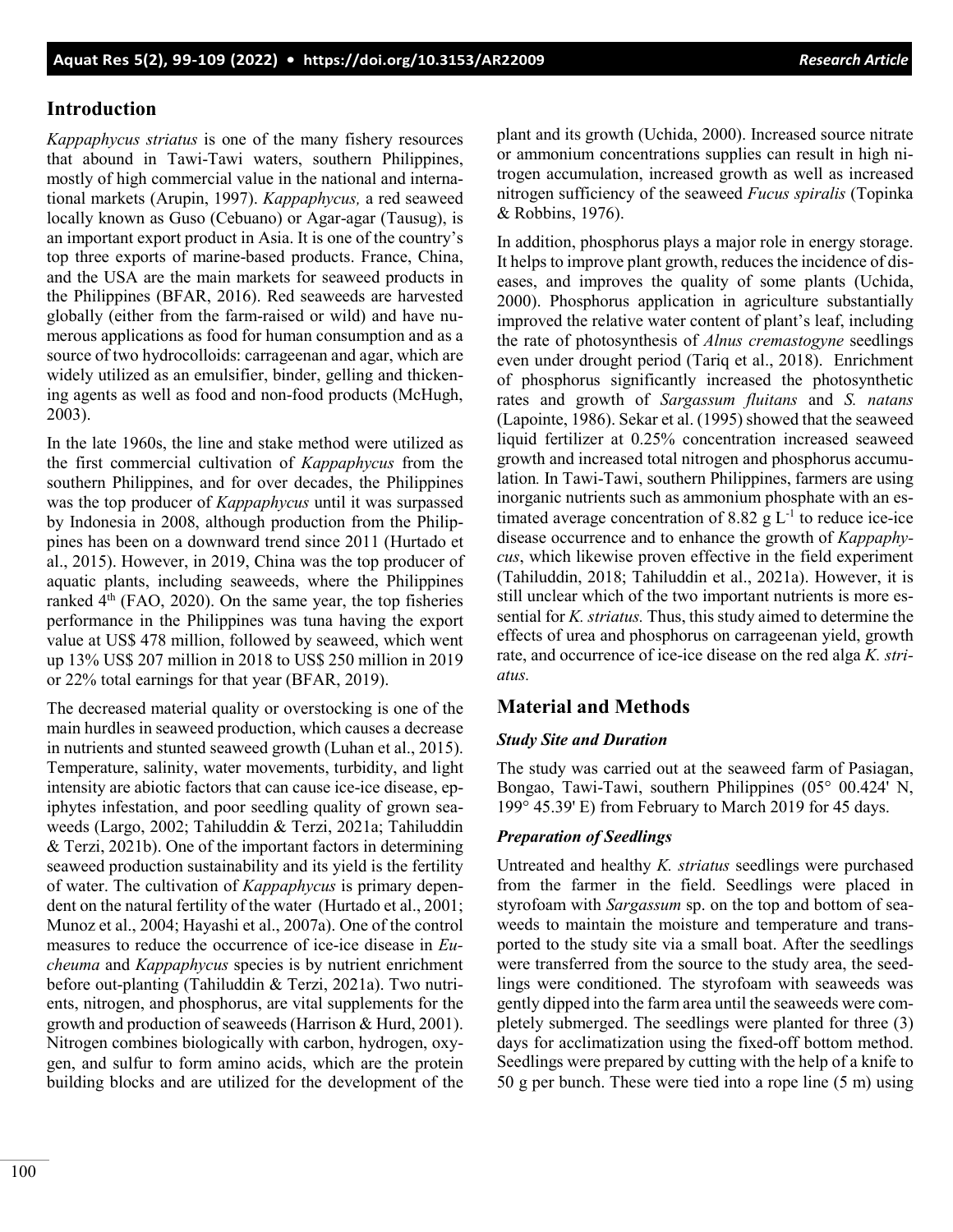a soft straw with a distance of 25 cm (Hurtado et al., 2008). Each line consisted of 20 bunches, and 9 lines were prepared.

#### *Inorganic Nutrient Enrichment*

Inorganic nutrient enrichment was carried out late in the afternoon using the method previously reported (Tahiluddin, 2018). Two nutrient solutions were prepared:  $T_1=8.82 \text{ g L}^{-1}$ of urea,  $T_2=8.82$  g L<sup>-1</sup> of phosphorus, and the control group  $(T<sub>3</sub>= control)$ . Simultaneously, all 3 lines were immersed in solutions for 30 seconds, placed into a large mat, and covered with canvas overnight. Seedlings were immersed in seawater for less than 30 minutes. Re-application of nutrient enrichment was done every 15 days (day 0, day 15, and day 30).

#### *Planting*

Seedlings were transported to the farm area using a small boat. Wooden poles were placed under the substrate as stakes. Seedlings were planted in Randomized Complete Block Design (RCBD) using the fixed-off bottom method (Trono, 1992). The distance from the seedlings to the bottom was 30 cm.

## *Farm Maintenance*

The farm site was visited every seven days to maintain the cleanliness of the farm by removing epiphytes and debris attached to the seaweeds. The monitoring water parameters such as salinity, temperature, pH, as well as water depth were recorded every seven days using the refractometer (Atago Master), thermometer, pH meter (Smart Sensor), and meter stick, respectively. Water current was determined every seven days using improvised drogue.

## *Ice-Ice Disease Monitoring*

Monitoring of occurrence of ice-ice disease was done every 15 days (day 0, day 15, and day 30). One or more soft white branches were labeled as an ice-ice disease (Luhan et al., 2015; Tahiluddin & Terzi, 2021a). Seaweeds with soft white branches were summed up and divided by the number of planted seaweeds per line. The occurrence of ice-ice disease was computed using the following formula (Largo et al., 1995a).

Percent of ice – ice disease  $=\frac{\text{number of infected bunches}}{\text{total number of bunches}} \times 100$ 

## *Growth Sampling*

Sampling was done every 15 days of the culture period. Five random subsamples or 25% of seedlings samples per line were taken. To remove excess water, seaweeds were patted with a smooth cloth and weighed using a weighing scale. The specific growth rate  $(\mu)$  was computed using the formula below (Luhan et al., 2015).

$$
\mu = \frac{\ln(\text{Wf}) - \ln(\text{Wi})}{\text{DOC}} \times 100
$$

Where:

 $DOC = days of culture$ 

 $Wf$  = final weight

 $Wi = initial weight$ 

#### *Analysis of Carrageenan Yield*

Carrageenan yield was determined every 15 days. Seaweeds were cleaned by removing silt, sand, and other foreign matter. Seaweeds were dried in a solar drier for 3-5 days. The dried seaweeds were brought to the Seaweed Post-harvest Laboratory of the Mindanao State University-Tawi-Tawi College of Technology and Oceanography. Carrageenan yield was determined following the method of Luhan et al. (2015) and calculated by dividing the weight of carrageenan seaweeds treated with an alkali solution to dry weight and times by 100.

## *Data Analysis*

IBM SPSS software version 20 was used to analyze the data of carrageenan yield, growth rate, and occurrence of ice-ice disease of seaweed *K. striatus*. Determination of significant difference was computed through the One-way Analysis of Variance (ANOVA), and Post hoc (Duncan) was used to rank the mean.

# **Results and Discussion**

# *Physicochemical Parameters*

Table 1 shows the environmental status of the farmed area. The temperature ranged from 27.68  $\pm$ 0.43 to 32.87  $\pm$ 0.19 °C; pH was measured between  $6.93 \pm 0.03$  to  $8.43 \pm 0.03$ ; salinity of the farmed area was  $30.17 \pm 0.44$  to  $35.00 \pm 0.29$  ‰; water current ranged between  $0.05 \pm 0.00$  to  $0.16 \pm 0.03$  m s<sup>-1</sup>; depth of farm area varied between  $27.68 \pm 0.29$  to  $129.17 \pm 0.88$  cm.

## *Growth*

The specific growth rates (SGR) of  $T_1$ ,  $T_2$ , and  $T_3$  groups were 6.99  $\pm$ 0.16 % day<sup>-1</sup>, 5.84  $\pm$ 0.30 % day<sup>-1</sup>, and 6.72  $\pm$ 0.17 % day-1 , respectively, at day 15 of the culture period (Figure 1). Statistical analysis revealed that SGR of  $T_3$  and  $T_1$  groups were significantly higher  $(p<0.05)$  than the T<sub>2</sub> group. At day 30, SGR of T<sub>1</sub> (5.58  $\pm$ 0.53 % day<sup>-1</sup>), T<sub>2</sub> (4.14  $\pm$ 0.10 % day<sup>-1</sup>), and  $T_3$  (5.02  $\pm$ 0.40 % day<sup>-1</sup>) groups were not differ significantly ( $p > 0.05$ ). At 45 days of the culture period,  $T_1$ ,  $T_2$ , and T<sub>3</sub> groups achieved SGR of  $3.90 \pm 0.46$  % day<sup>-1</sup>,  $2.41 \pm 1.41$  %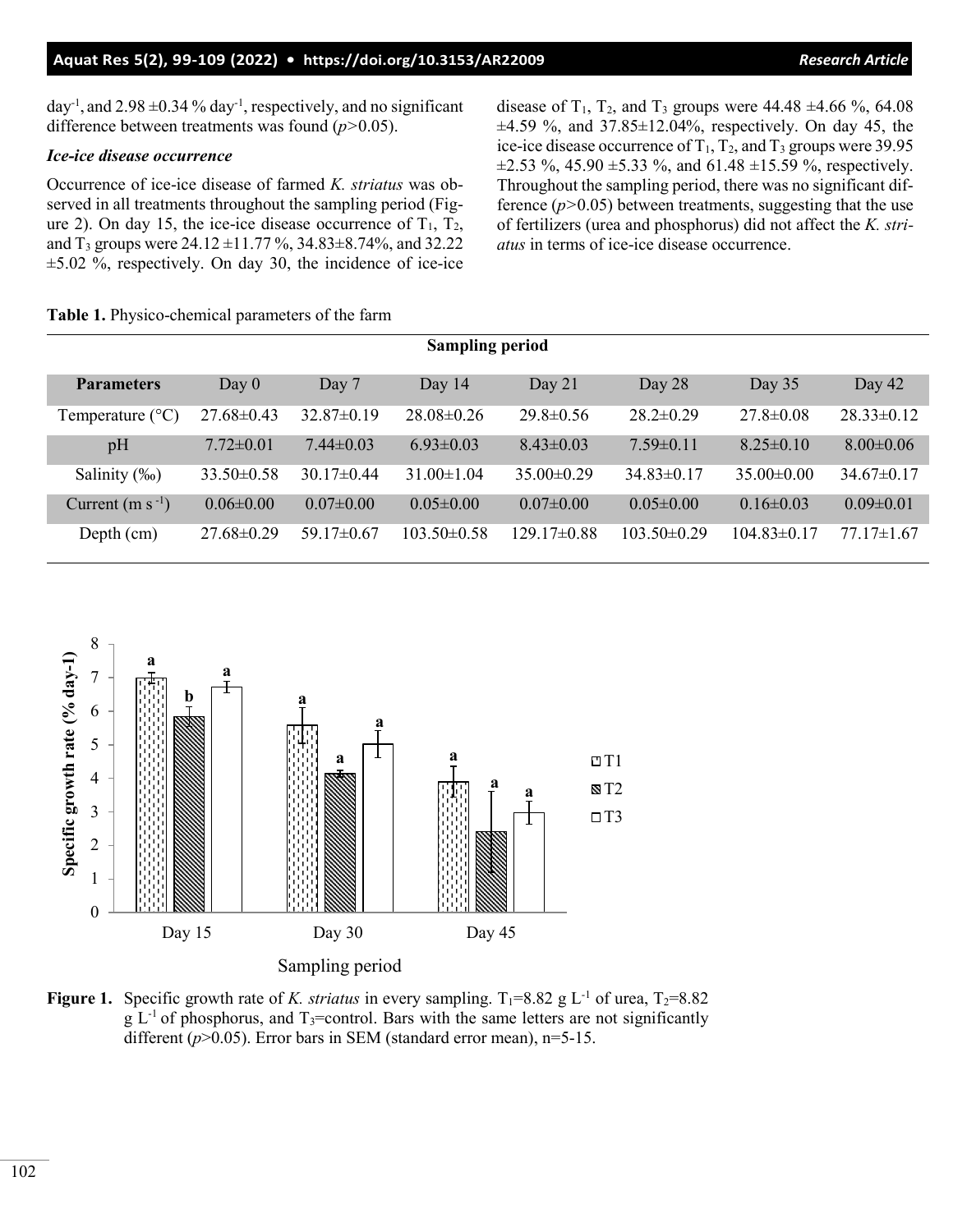

**Figure 2.** Ice-ice disease occurrence of *K. striatus* in every sampling.  $T_1=8.82$  g L<sup>-1</sup> of urea,  $T_2=8.82$  g L<sup>-1</sup> of phosphorus, and  $T_3$ =controlBars with the same letters are not significantly different  $(p>0.05)$ . Error bars in SEM (standard error mean), n=5-20.

#### *Carrageenan Yield*

Carrageenan yields of alkali-treated seaweeds *K. striatus* in  $T_1$ ,  $T_2$ , and  $T_3$  groups were 28.33  $\pm$ 0.29 %, 31.53  $\pm$ 1.07%, and  $29.27 \pm 0.54\%$ , respectively on day 15. One-way ANOVA revealed that the  $T_2$  group was significantly higher ( $p$ <0.05) than the  $T_1$  group but not significantly different ( $p > 0.05$ ) from the  $T_3$  group. On day 30, carrageenan yields of  $T_1$ ,  $T_2$ , and T<sub>3</sub> groups were  $25.65 \pm 0.63$  %,  $25.78 \pm 0.19$  %, and  $27.11\pm0.8$  %, respectively. On day 45, carrageenan yields of  $T_1$ ,  $T_2$ , and  $T_3$  groups were 33.71 $\pm$ 0.83 %, 36.20 $\pm$ 0.10 %, and  $31.04 \pm 2.49$ %, respectively. There was no significant difference  $(p>0.05)$  between treatments as revealed by One-way ANOVA on days 30 and 45 (Figure 3). In terms of change in culture period, carrageenan yield of  $T_1$  significantly dropped (*p<*0.05) from day 15 to day 30 and significantly increased  $(p<0.05)$  from day 30 to day 45. Carrageenan yield of the  $T_2$ group significantly decreased (*p<*0.05) from day 15 to day 30 and significantly increased (*p<*0.05) from day 30 to day 45. In the  $T_3$  group, carrageenan yield significantly dropped  $(p<0.05)$  from day 15 to day 30. However, there was no significant change  $(p>0.05)$  from day 30 to day 45 (Figure 4).

#### *Growth*

Phosphorus and nitrogen, which are mostly found in a natural environment, are important nutrients for the growth of seaweeds (Harrison & Hurd, 2001). Many researchers have stated that the cultivation of *Kappaphycus* spp. is mainly dependent on the natural enrichment of the sea (Hurtado et al., 2001; Munoz et al., 2004; Hayashi et al., 2007a). Fertilization of the water is very important in order to determine the sustainability, yield, and productivity of seaweeds (Luhan et al., 2015). Thus, the addition of nutrients can be beneficial to seaweeds depending on the fertilizer used as well as its concentration. In this study, *K. striatus* nutrient enriched with urea increased the growth (6.99 % day-1 ) on day 15 and obtained higher growth (3.90% day<sup>-1</sup>) after 45 days, although not significantly different from the control. According to Luhan et al. (2015), seaweed *K. alvarezii* enriched with sodium nitrate  $(0.01 \text{ g L}^{-1})$  showed an increase in growth  $(2.34\% \text{ day}^{-1})$  after day 45 of culture period in a grow-out cage. They also stated that a lower nitrogen concentration resulted in slower growth, and a higher nitrogen concentration exhibited faster growth. A similar study used nitrate  $(1 \text{mM NO}_3-N)$  to enhance the growth (0.97 % day-1 ) of *K. alvarezii* cultured at the laboratory (Sahoo & Ohno, 2003). The used nitrate  $(35 \mu g NO<sub>3</sub> L<sup>-1</sup>)$ to *Fucus spiralis* enhanced the growth (0.83 % day-1 ) after 12 days of culture period in plastic regime rack (Topinka & Robbins, 1976). Uchida (2000) stated that nitrogen is vital because it is the main component of chlorophyll and necessary for photosynthesis. Hence, the enrichment of urea provided an additional nitrogen source to *K. striatus,* thereby enhancing its growth.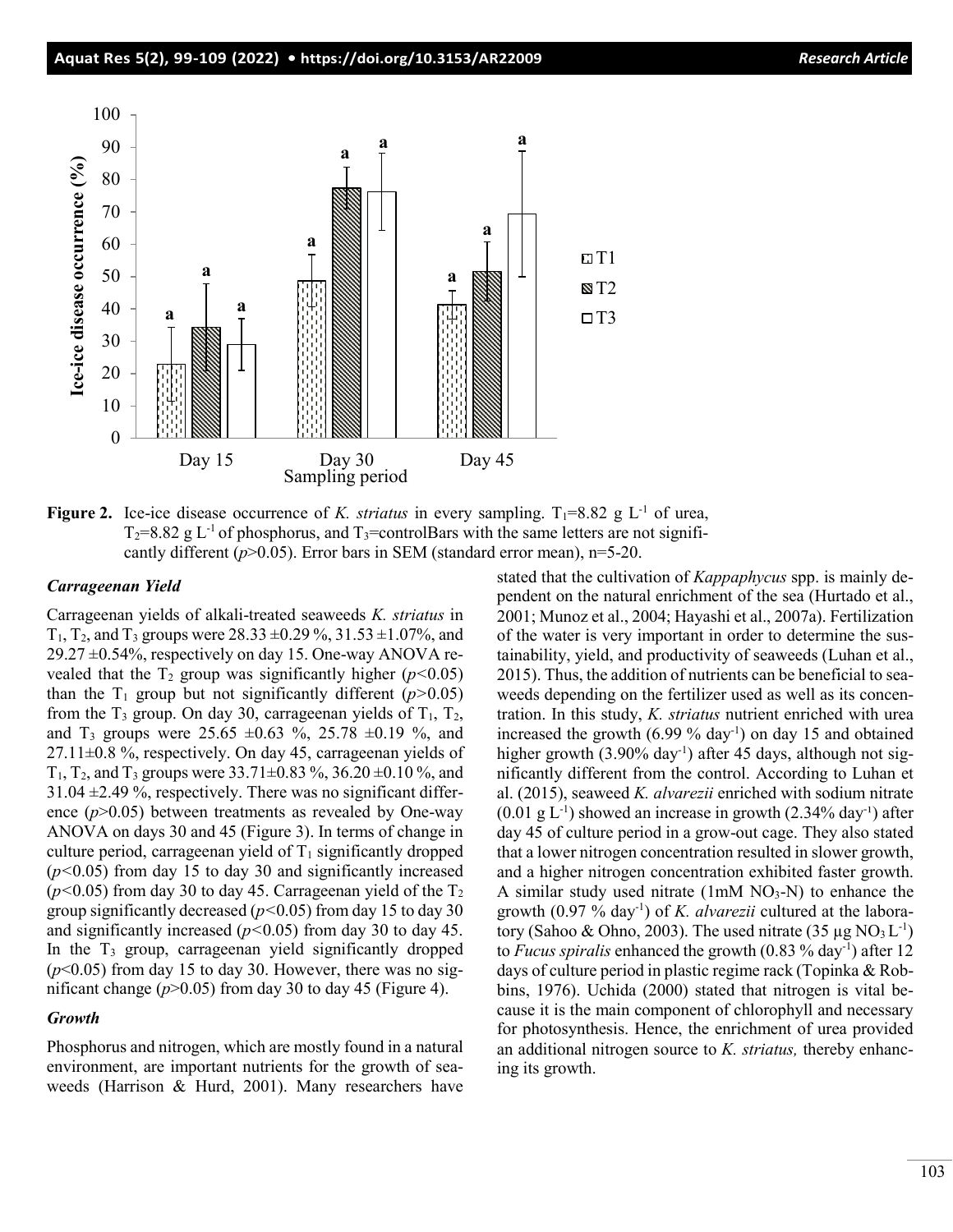

**Figure 3.** Carrageenan yield of *K. striatus* in every sampling.  $T_1=8.82$  g L<sup>-1</sup> of urea,  $T_2=8.82$  g L<sup>-1</sup> of phosphorus, and  $T_3=$ control. Bars with the same letters are not significantly different (*p*>0.05). Error bars in SEM (standard error mean), n=9.



**Figure 4.** Change in alkali-treated carrageenan yield of *K. striatus* throughout the culture period. T<sub>1</sub>=8.82 g L<sup>-1</sup> of urea, T<sub>2</sub>=8.82 g L<sup>-1</sup> of phosphorus, and T<sub>3</sub>=control. Bars with the same letters are not significantly different ( $p$ >0.05). Error bars in SEM (standard error mean), n=9.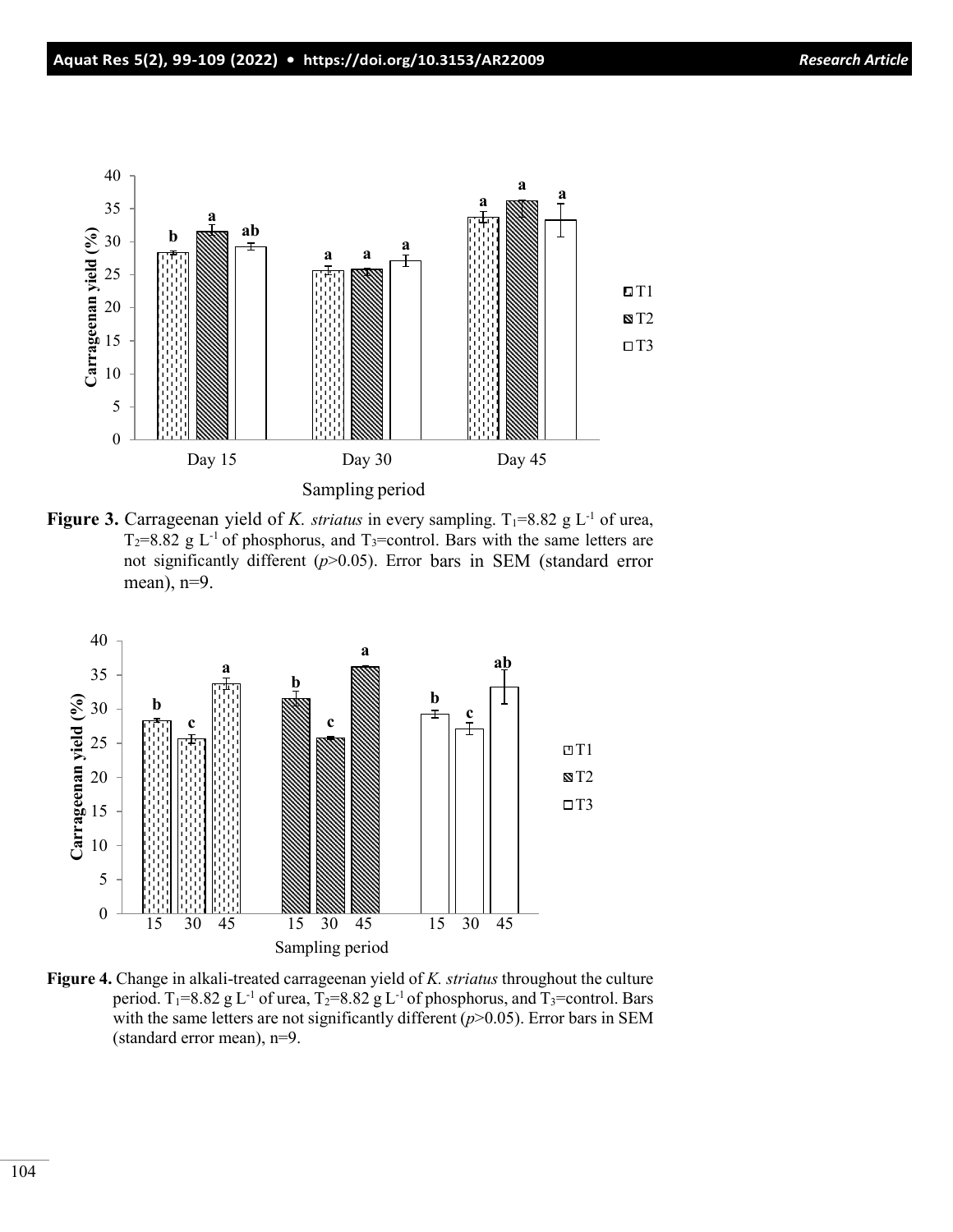On the other hand, stimulation of photosynthetic rates and growth of some algae can be improved by phosphorus enrichment (Lapointe, 1986; Villares et al., 1999; Martin et al., 2011). According to Xu et al. (2010), a high amount of carbon dioxide (720 $\mu$ l L<sup>-1</sup>) and phosphorus (30 $\mu$ M) increased the growth of red alga *Gracilaria lemaneiformis* ranged from approximately 1.6 to 2.8% day<sup>-1</sup> after 16 days cultured in the laboratory. Red alga *Agardhiella subulate* enriched with phosphorus (6  $\mu$ M) obtained an SGR of 0.025% day<sup>-1</sup> (Chopin, 1990). According to Uchida (2000), phosphorus plays a vital role in the transfer of energy and other components of genetic information found in plant photosynthesis and respiration. In our study, phosphorus-enriched *K. striatus* achieved 2.40% day-1 growth after 45 days and was lower than the control, indicating that higher phosphorus concentrations may lead to slow growth of seaweed *K. striatus*. Excess phosphorus reduces the plant's ability to take up essential micronutrients, particularly zinc and iron (Provin & Pitt, 2008). They also noted that phosphorus' overuse could become water-soluble and mobile, entering surface water and causing the growth of algae and other undesirable plants. The suggested concentration of the phosphorus fertilizer based on its prescription on the label is  $4.5 \text{ g L}^{-1}$ . However, this study used 100% phosphate fertilizer (Seachem) with a high concentration of 8.82  $g L^{-1}$ , an average concentration of ammonium phosphate used by the seaweed farmers in Sibutu, Tawi-Tawi, Philippines (Tahiluddin, 2018) in *K. striatus,* which may be the reason of obtaining slow growth of the seaweed.

## *Ice-Ice Disease Occurrence*

Urea (46-0-0) and phosphorus (pure) inorganic nutrient enrichment had no effect in cultured *K. striatus* in terms of iceice disease occurrence. However, in other studies, nutrient enrichment reduced ice-ice disease occurrence. Luhan et al. (2015) used sodium nitrate (0.01  $g L^{-1}$ ) to reduce the occurrence of *K. alvarezii* ice-ice disease to 8.75% compared to untreated (97%). Ammonium phosphate  $(8.82 \text{ g L}^{-1})$  used in *K. striatus* significantly lowered the incidence of ice-ice disease by up to 42% compared to untreated (78%) planted during the ice-ice season (Tahiluddin, 2018). Therefore, when there is a combination of these nutrients, seaweed *K. striatus* may lessen ice-ice disease occurrence. Loureiro et al. (2009) showed that Acadian Marine Plant Extract Powder (AMPEP) fertilizers effectively reduced the occurrence of ice-ice disease and epiphytes infestation of *K*. *alvarezii* cultured in raft method.

The primary cause of the occurrence of ice-ice disease is due to adverse environmental factors such as nutrient insufficiency and high or low salinity, light intensity, and temperature (Largo, 2002; Tahiluddin & Terzi, 2021a; Tahiluddin & Terzi, 2021b). The increased temperature of 33-35 °C resulted in the paling and whitening of seaweeds (Largo et al., 1995a). Similar to the current study, where on day 7, the temperature of the farmed area was about 33 °C which could cause the occurrence of ice-ice disease. Less than 50 µmol photon  $m^2 s^{-1}$  light intensity and less than 20‰ salinity could lead to the occurrence of ice-ice disease (Largo et al., 1995a). Pathogenic bacteria and fungi are other factors that cause iceice disease occurrence (Largo et al., 1995b; Solis et al., 2010; Tahiluddin et al., 2021a; Tahiluddin et al., 2021b). Slow water movement triggered the pathogenic bacteria to colonize the seaweed thalli can also cause ice-ice disease incidence (Largo, 2002).

The occurrence of ice-ice disease is high from May to August (Uyenco et al., 2019). In addition, seaweeds are also susceptible to ice-ice disease during the months of April, October, and December (Tisera & Naguit, 2009). This study was carried out between February and March, where the ice-ice disease appeared throughout the culture period. Intense heating and other environmental factors coupled with the presence of pathogenic microorganisms can cause the occurrence of iceice disease of cultivated *K. striatus.*

Production of seaweed, which has been affected by the iceice disease, has influenced seaweed farmers and the nation as a whole, particularly affected by the severe decline in production of aquaculture (Tisera & Naguit, 2009). The occurrence of ice-ice disease in seaweed farms could lead to a significant decline in seaweed production. (Doty & Alvares, 1975; Trono, 1993).

## *Carrageenan Yield*

Carrageenan, extracted from red seaweeds and usually obtained by the extraction with water or alkaline water, is widely utilized in the food industry as thickening, gelling, and stabilizing agents, and as ingredients for pharmaceutical, cosmetic, personal care, and among others (Thirumaran et al., 2009; Hayashi et al., 2011; Ahmad, 2014; Husin, 2014). The main source of *kappa*-carrageenan is red alga *K. striatus* (Trono, 1997). Most *kappa*-carrageenan are produced by the presence of potassium ions under a process called potassium precipitation (McHugh, 1987). Inorganic nutrient enrichment used in the present study did not influence the carrageenan yield of *K. striatus* after 45 days of culture. In terms of the culture period, 45 days achieved the highest carrageenan yield compared to 30 and 15 days, but no significant differences were observed between treatments (*p*>0.05). On the contrary, Hurtado et al. (2008) obtained the highest carrageenan yield of *K. striatum* var. *sacol* on day 30 compared to 45 and 60 days. In addition, Hayashi et al. (2007b) revealed that the highest carrageenan yield was higher at day 28 compared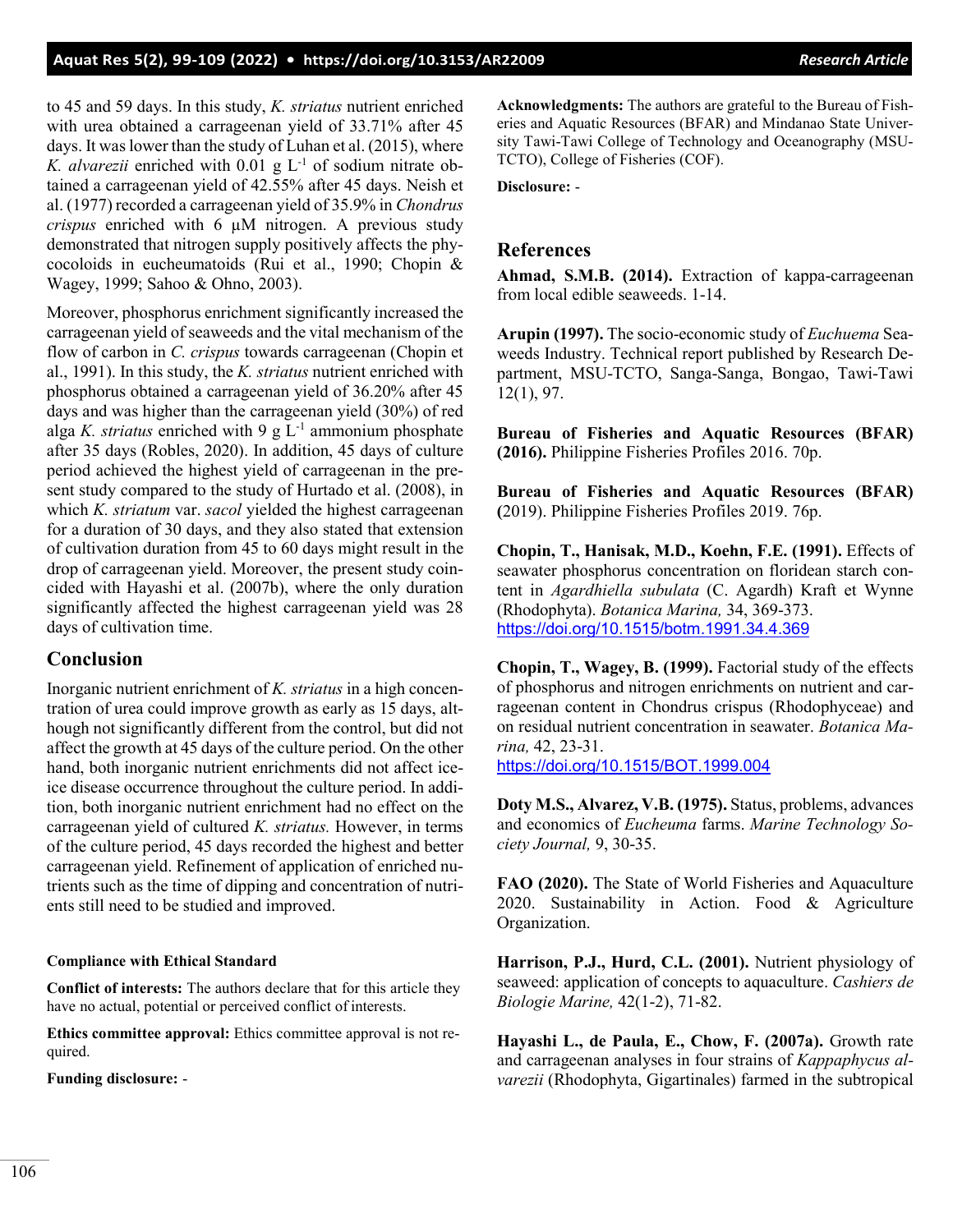#### **Aquat Res 5(2), 99-109 (2022) •<https://doi.org/10.3153/AR22009>***Research Article*

waters of Sao Paulo State, Brazil *Journal Applied Phycology,*  19, 393-399. <https://doi.org/10.1007/s10811-913-6>

**Hayashi, L., Oliveira, E., Bleicher-Lhonneu, G., Boulenguer, P., Pereira, R.T.L., Seckendorff, R. Shimoda, V., Leflamand, A., Vallée, P., Critchley, A. (2007b).** The effects of selected cultivation conditions on the carrageenan characteristics of *Kappaphycus alvarezii* (Rhodophyta, Gigartinales) in Ubatuba Bay, Sán Paulo State, Brazil*. Journal of Applied Phycology*, 19, 505-511. <https://doi.org/10.1007/s10811-007-9163-x>

**Hayashi, L., Santos, A.A., Faria, G.S., Nunes, B.G., Souza, M.S., Fonseca, A.L., Barreto, P.L., Oliveira, E.C., Bouzon, Z.L. (2011).** *Kappaphycus alvarezii* (Rhodophyta, Areschougiaceae) Cultivated in subtropical waters in Southern Brazil. *Journal of Applied Phycology,* 23(3), 337-343. <https://doi.org/10.1007/s10811-010-9543-5>

**Hurtado, A.Q., Agbayani, R.F., Sanares, R., Castro-Mallare, M.T. (2001).** The seasonality and economic feasibility of cultivating *Kappaphycus alvarezii* in Panagatan Cays, Caluya, Antique Philippines. *Aquaculture*, 199(3-4), 295-310.

[https://doi.org/10.1016/S0044-8486\(00\)00553-6](https://doi.org/10.1016/S0044-8486(00)00553-6)

**Hurtado, A., Critchley, A., Trespoey, A. (2008).** Growth and carrageenan quality of *Kappaphycus striatum* var. sacol grown at different stocking densities, duration of culture and depth. *Journal of Applied Phycology*, 20, 551-555. <https://doi.org/10.1007/s10811-008-9339-z>

**Hurtado, A.Q., Iain, C.N., Alan, T.C. (2015).** Developments in production technology of *Kappaphycus* in the Philippines: more than four decades of farming. *Journal of Applied Phycology,* 27(5), 1945-1961.

**Husin, A.B. (2014).** Extraction of kappa-carrageenan from local seaweeds. University Malaysia Pahang, 1-18. <https://umpir.ump.edu.my/id/eprint/10682>

**Lapointe, B.E. (1986).** Phosphorus-limited photosynthesis and growth of *Sargassum natans* and *Sargassum fluitans* (Phaeophyceae) in the Western North Atlantic. *Deep-Sea Research*, 33(3), 391-399. [https://doi.org/10.1016/0198-0149\(86\)90099-3](https://doi.org/10.1016/0198-0149(86)90099-3) 

**Largo, D.B. (2002).** Recent developments in seaweed diseases. In; Hurtado, A.Q., Guanzon N.G., Castro-Mallare, de

Jr., T.R. & Luhan M.R.J. (Eds) *Proceedings of the National Seaweed Planning Workshop*. Philippines. pp. 35-42.

**Largo, D.B., Fukami, K., Nishijima, T., Ohno, M. (1995a).** Laboratory-induced development of *ice-ice* disease of the farmed red algae *Kappaphycus alvarezii* and *Eucheuma denticulatum* (Solieriaceae, Gagartinales, Rhodophyta). *Journal of Applied Phycology* 7(6), 539-543. <https://doi.org/10.1007/Bf00003940>

**Largo, D.B., Fukami, K., Nishijima, T. (1995b).** Occasional pathogenic bacteria promoting ice-ice disease in the carrageenan producing red algae *Kappaphycus alvarezii* and *Eucheuma denticulatum* (Solieriaceae, Gigartinales, Rhodophyta). *Journal of Applied Phycology* 7(6), 545-554. <https://doi.org/10/1007/Bf00003941>

**Laurienzo, P. (2010).** Marine polysaccharides in pharmaceutical applications: An overview. *Marine Drugs*, 8(9), 2435- 2465.

<https://doi.org/10.3390/md8092435>

**Loureiro, R.R., Reis, R.P., Critchley, A.T. (2009).** In vitro cultivation of three *Kappaphycus alvarezii* (Rhodophyta, Areschougiaceae) variants (green, red and brown) exposed to a commercial extract of the brown alga *Ascophyllum nodosum* (Fucaceae, Ochrophyta) *Journal of Applied Phycol-ogy*, 22(1), 101-104. <https://doi.org/10.1007/s10811-009-9412-2>

**Luhan, M.R.J., Avañcena, S.S., Mateo, J.P. (2015).** Effects of short-term immersion of *Kappaphycus alvarezii* (Doty) Doty in high nitrogen on the growth, nitrogen assimilation, carrageenan quality, and occurrence of ice-ice disease. *Journal of Applied Phycology*, 27(2), 917-922. <https://doi.org/10.1007/s10811-014-0365-8>

**Martins, A.P., Junior, O.N., Colepicolo, P., Yokota, N.S. (2011).** Effects of nitrate and phosphate availabilities on growth, photosynthesis and pigment and protein contents in colour strain of *Hypinea musciformis* (Wulfen in Jacqu.) J.V. Lamour. (Gigartinales, Rhodophyta). Revista Brasileira de Farmacognosia Brazilian *Journal of Pharmacognosy,* 21(2), 340-348.

<https://doi.org/10.1590/S0102-695X2011005000078>

**McHugh, D.J. (1987).** Production, properties and uses of alginates. FAO Fisheries Technical paper 288, 58-115.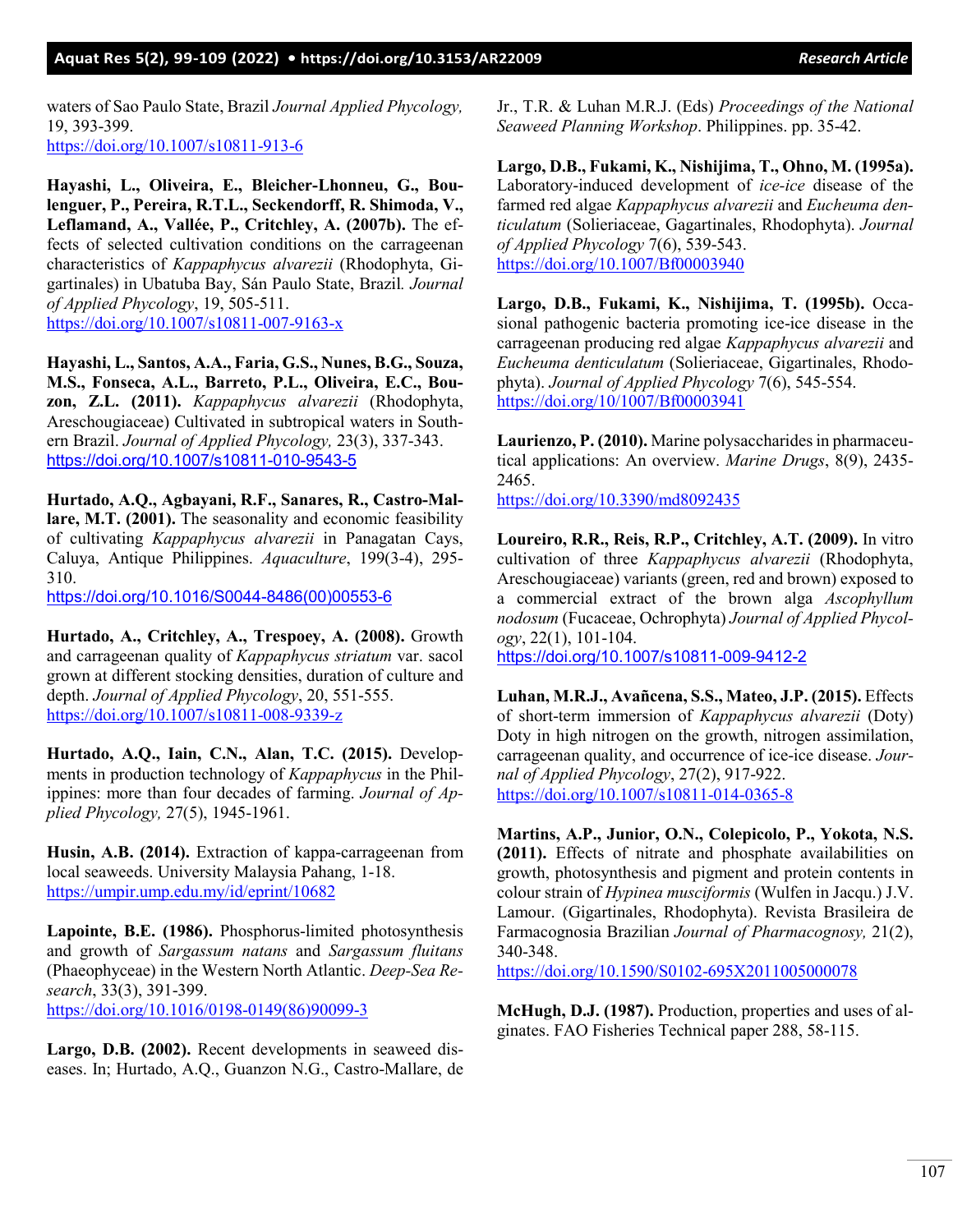**Neish, A.C., Shacklock, P.F., Fox, C.H., Simpson, F.J. (1977).** The cultivation of *Chondrus crispus.* Factors affecting growth under greenhouse conditions. *Canadian Journal Botany,* 55, 2263-2271. <https://doi.org/10.1139/b77-256>

**Provin, T.L., Pitt, J.L. (2008).** Phosphorus--Too much and plants may suffer. Produce by Agricultural Communications, The Texas A&M University System. 2pp. <https://hdl.handle.net/1969.1/86793>

**Robles, R.J.F. (2020).** Effects of different concentrations of ammonium phosphate on the yield and the quality of carrageenan, *Kappaphycus striatus* (Schmitz) Doty ex Silva. *Journal of Fisheries, Livestock and Veterinary Science.* 1(1), 1-9. <https://doi.org/10.18801/jflvs.010120.01>

**Romero, J.B., Montaño, N.E., Merca, F.E., Rumbaoa, R.G.O., Villanueva, R.D. (2000).** Effect of sucrose on some physical properties of different Phillippine agar. *Philippine Journal of Sciences*, 129(1), 7-13.

**Rui, L., Jiajun, L., Chaoyuan, W. (1990).** Effect of ammonium on growth and carrageenan content in *Kappaphycus alvarezii* (Gigartinales, Rhodophyta). Thirteenth International Seaweed Symposium, 499-503*.*  [https://doi.org/10.1007/978-94-009-2049-1\\_71](https://doi.org/10.1007/978-94-009-2049-1_71)

**Sahoo, D., Ohno, M. (2003).** Culture of *Kappaphycus alvarezii* in deep seawater and nitrogen enrichment medium. *Bulletin of Marine Sciences and Fisheries*, 22, 89-96.

**Sekar, R., Thangaraju, N., Rengasamy, R. (1995).** Effects of seaweed liquid fertilizers from *Ulva lactuca* on *Vigna unguiculata* L. (walp.), *Phykos,* 34, 49-53.

**Solis, M.J., Draeger, S., Dela Cruz, T.E. (2010).** Marinederived fungi from *Kappaphycus alvarezii* and *K. striatus* as potential causative agents of *ice-ice* disease in farmed seaweeds. *Botanica Marina*, 53(6), 587-594. <https://doi.org/10.1515/bot.2010.071>

**Tahiluddin, A.B. (2018).** Influence of fertilization on the occurrence of *Vibrio*, "ice-ice" disease and growth of seaweed *Kappaphycus striatus* (F. Schmitz) Doty ex P.C. Silva. [M.Sc. Thesis. University of the Philippines Visayas].

**Tahiluddin, A.B., Terzi, E. (2021a).** Ice-ice disease in commercially cultivated seaweeds *Kappaphycus* spp*.* and *Eucheuma* spp*.*: A review on the causes, occurrence, and control measures. *Marine Science and Technology Bulletin*, 10(3), 234-243.

<https://doi.org/10.33714/masteb.917788>

**Tahiluddin, A., Terzi, E. (2021b).** An overview of fisheries and aquaculture in the Philippines. Journal of Anatolian Environmental and Animal Sciences. <https://doi.org/10.35229/jaes.944292>

**Tahiluddin, A.B., Nuñal, S.N., Luhan, M.R.J., Santander–de Leon, S.M.S. (2021a).** *Vibrio* and heterotrophic marine bacteria composition and abundance in nutrient-enriched *Kappaphycus striatus. Philippine Journal of Science, 150*(6B), 1549-1761.

**Tahiluddin, A.B., Alawi, T.I., Hassan, N.S.A., Jaji, S.N.A., Terzi, E. (2021b).** Abundance of culturable heterotrophic marine bacteria in *Ulva lactuca* associated with farmed seaweeds *Kappaphycus* spp. and *Eucheuma denticulatum*. *Journal of Agricultural Production, 2*(2), 44-47. <https://doi.org/10.29329/agripro.2021.360.1>

**Tariq, A., Pan, K., Olatunji, O.A., Graciano, C., Li, Z., Sun, F., Zhang, L., Wu, X., Chen, W., Song, D., Huang, D., Xue, T., Zhang, A. (2018).** Phosphorus fertilization alleviates drought effects on *Alnus cremastogyne* by regulating its antioxidant and osmotic potential. *Scientific Report*, 8, 5644.

<https://doi.org/10.1038/s41598-018-24038-2>

**Thirumaran, G., Arumugan, M., Arumugan, R., Anantharaman, P. (2009).** Effect of seaweed liquid fertilizer on growth and pigment concentration of *Cyamopsis tetrogonolaba* (L) Taub. *American-Eurasian Journal of Agronomy,* 2(2), 57-66.

**Tisera, W.L. Naguit, M.R.A. (2009).** Ice-ice disease occurrence in seaweed farms in Bais Bay, Negros Oriental and Zamboanga del Norte. *The Threshold*, 4, 1-16.

**Topinka, J.A., Robbins, J.V. (1976).** Effect of nitrate and ammonium enrichment on growth and nitrogen physiology in Fucus spiralis. *Limnology and Oceanography,* 21(5), 659-664.

<https://doi.org/10.4319/lo.1976.21.5.0659>

**Trono G.C. Jr. (1992).** *Eucheuma* and *Kappaphycus*: taxonomy and cultivation. *Bulletin Marine Science Institute College of Science,* 12, 51-65.